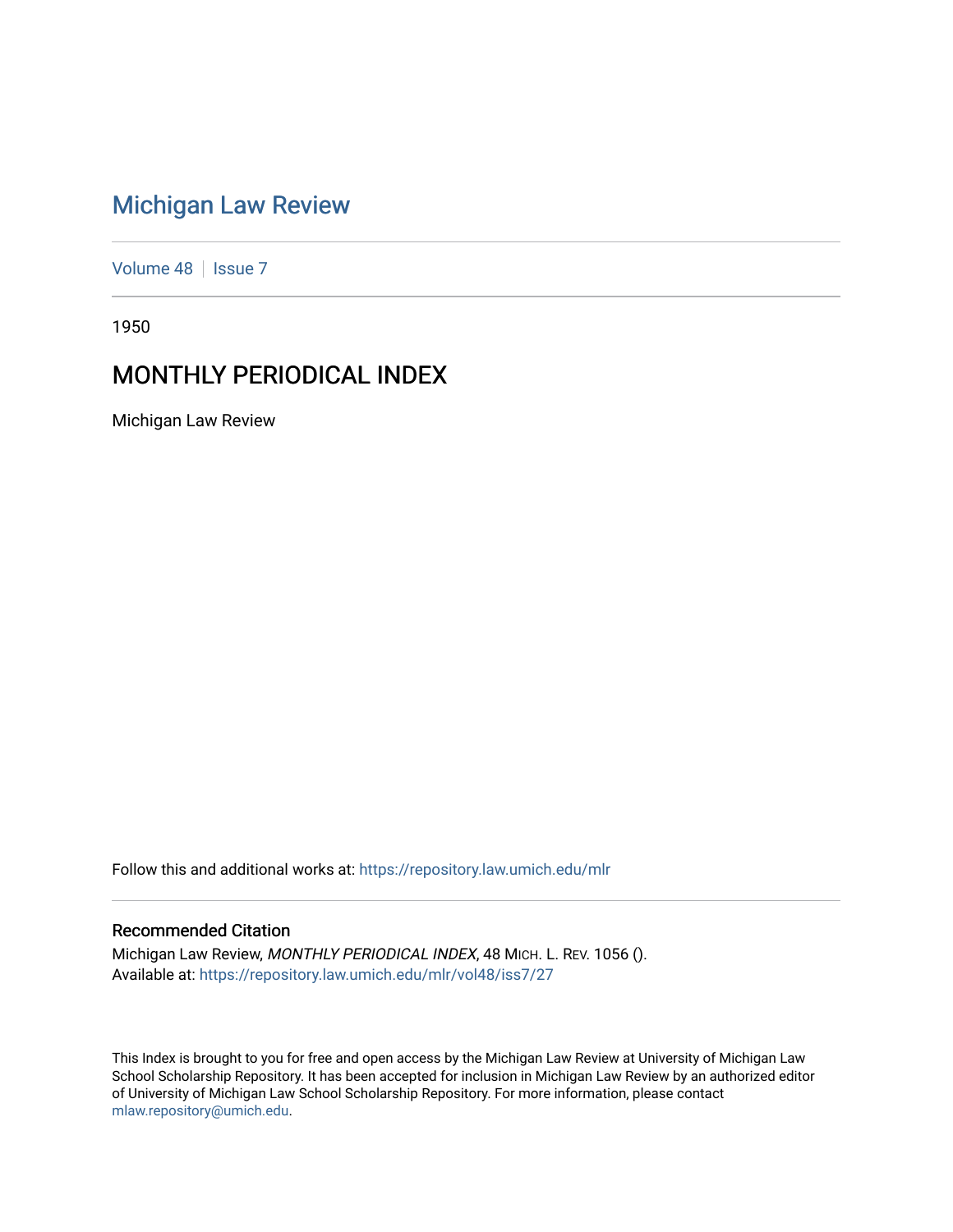# MONTHLY PERIODICAL INDEX

This department lists the *articles* and *comments* which appear in leading law reviews. The index embraces material published since the last issue of this REVIEW.

Limitation of space makes necessary the inclusion of only the longer and more :important items: articles and comments. Accordingly, decision notes (except those over five pages in length), book reviews and biographical articles are excluded.

(a) indicates a leading article. Where the title of the article or comment is not selfexplanatory, an indication of its scope is added in brackets.

#### ADMINISTRATIVE LAW

The appearance of legislators as private counsel in state administrative adjudications. 98 Univ. Pa. L. Rev. 412-419 (Feb.).

The hearing examiner fiasco under the administrative procedure act. (a) Ralph F. Fuchs. 63 Harv. L. Rev. 737-768 (March).

The selection of federal hearing examiners: pressure groups and the administrative proc- . ess. (a) Morgan Thomas. 59 Yale L. J. 431- 475 (Feb.).

#### AIR LAW

Air mail pay under the civil aeronautics act. (a) Joseph J. O'Connell, Jr. 25 Ind. L. J. 27-41 (Fall).

Comment on air mail subsidy. (a) Richard Hellman. 25 Ind. L. J. 43-53 (Fall).

#### **ANTI-TRUST LAW**

Anti-trust laws-requirements contractstests of illegality. 28 N.C. L. Rev. 188-193 (Feb.).

Conspiracy and the anti-trust laws. (a) James A. Rahl. 44 Ill. L. Rev. 743-768 (Jan.-Feb.).

Delivered pricing. A symposium. 15 Law and Contem. Prob. 123-313. (Spring).

Geographic price structures. (a) Charles E. Landon. 125-140.

The development and incidence of delivered pricing in American industry. (a) Vernon A. Mund. 141-158.

The economics of basing point pricing. (a) George **W.** Stocking: 159-180.

Delivered pricing as conspiracy and as discrimination: the legal status. (a) Bueford G. Herbert. 181-226.

The implied conspiracy doctrine and delivered pricing. (a) Sumner S. Kittelle and George P. Lamb. 227-257.

The fantasy of the phrase "injury to competition." (a) William Simon. 258-271

The politics of basing point legislation. (a) Earl Latham. 272-310.

Diversification: impact of monopoly policy upon multi-product firms. (a) G. E. Hale. 98 Univ. Pa. L. Rev. 320-366 (Feb.).

The Webb-Promerene Act-a casualty of anti-trust enforcement. 44 ill. L. Rev. 835- 841 (Jan.-Feb.).

# .APPELLATE PROCEDURE

Improving appellate methods. (a) John J. Parker. 25 N.Y. Univ. L. Rev. 1-15 (Jan.).

# ARBITRATION .

See *Constitutional* Law .

#### **ATTORNEYS**

#### See also *Administrative Law.*

Lawyers: what of the law-and law schools? (a) Erwin N. Griswold. 52 W.Va. L. Rev. 1-11 (Dec.).

#### ATTORNEY AND CLIENT

Client's ability to discharge counsel. 50 Col. L. Rev. 87-94 (Jan.).

#### **AUTOMOBILES**

Toward the standardization · of Pennsylvania motor vehicle liens. 98 Univ. Pa. L. Rev. 419-428 (Feb.).

#### **BANKRUPTCY**

Bankruptcy-corporate reorganizations under chapter X-compelling assent and barring bad faith creditors. 25 N. Y. Univ. L. Rev. 115-122 (Jan.).

#### BANKS AND BANKING

See also *Taxation.* 

A sw:vey of the economics of allowances for bad debts on loans held by commercial banks. (a) Harry L. Severson. 19 Univ. Cin. L. Rev. 15-114 (Jan.).

# BusINESS AssoCIATIONS

Trusts for unincorporated associationslegal entity and perpetuity. 35 Va. L. Rev. 1068-1090 (Dec.).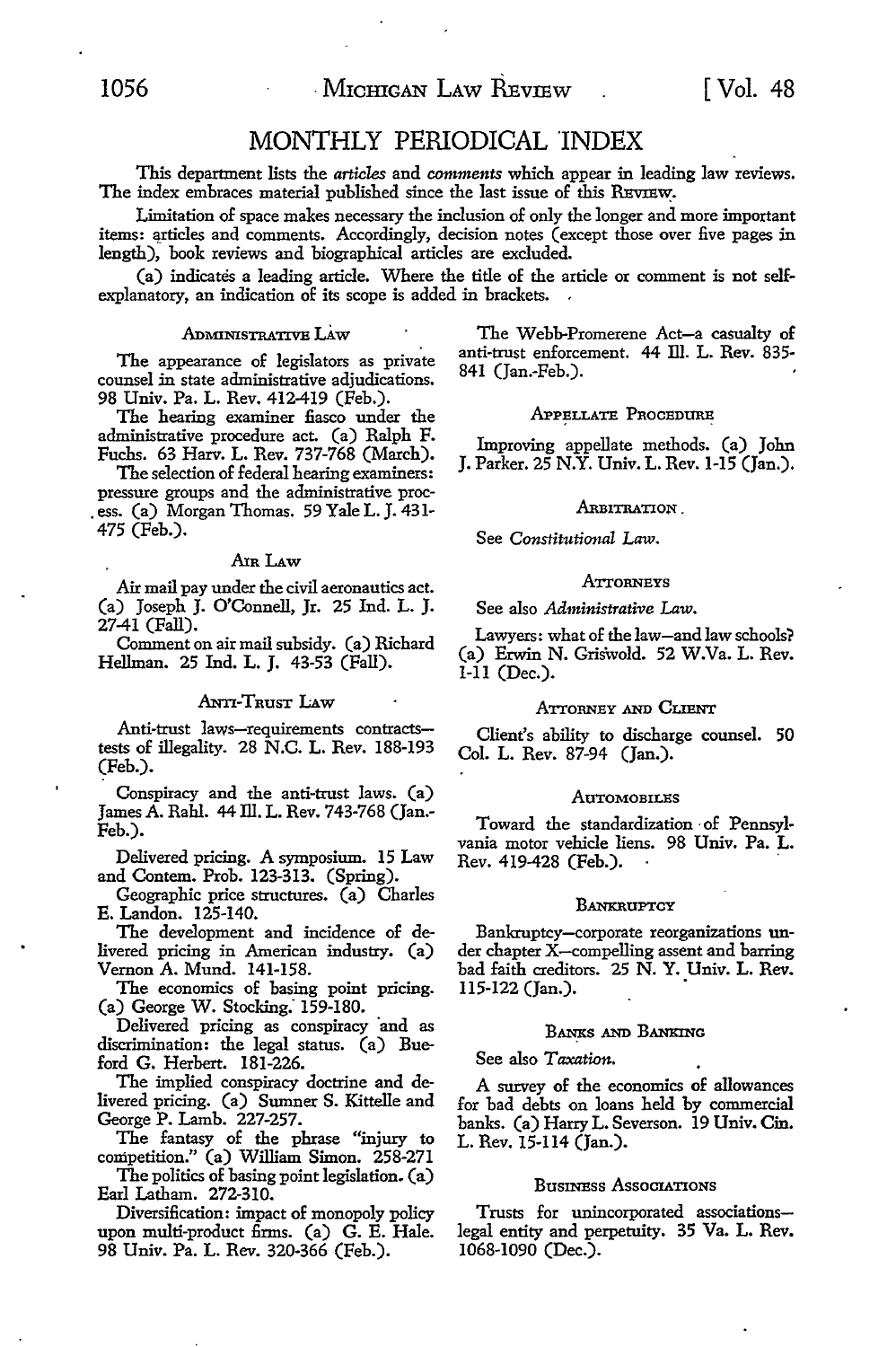# CHARITABLE TRUSTS

Charitable foundations, tax avoidance and business expediency: I. (a) Berrien **C.** Eaton, Jr. 35 Va. L. Rev. 809-861 (Nov.).

Charitable foundations, tax avoidance and business expediency: II. (a) Berrien **C.**  Eaton, Jr. 35 Va. L. Rev. 987-1051 (Dec.).

The modem philanthropic foundation: a critique and a proposal. 59 Yale L. J. 477- 509 (Feb.).

# CIVIL RIGHTS

Civil rights in -Virginia. (a) Armistead L. Boothe. 35 Va. L. Rev. 928-974 (Nov.).

Mr. Justice Murphy and civil rights. (a) Thurgood Marshall. 48 Mich. L. Rev. 745- 766 (April).

**Mr.** Justice Rutledge's mark upon the bill of rights. (a) Wallace Mendelson. 50 Col. L. Rev. 48-51 (Jan.).

#### CoMMUNITY PROPERTY

Community property-wife's interestcreditor's rights. 23 So. Cal. L. Rev. 237-242 (Feb.).

#### **CONDEMNATION**

See *Damages.* 

#### CoNFLICT OF LAws

Erie R.R. *v.* Tompkins-a test to determine those rules of state law to which its doctrine applies. (a) Harold W. Horowitz. 23 So. Cal. L. Rev. 204-219 (Feb.).

The case of the crazy quilt-aftermath of an ex parte divorce. 25 N. Y. Univ. L. Rev. 86-99 (Jan.).

The two "local law" theories. 63 Harv. L. Rev. 822-832 (March).

# CoNSTITUnONAL LAw

See also *Civil Rights, Criminal Law and Procedure, Freedom-of Speech, Searches and Seizures.* 

Change in constitutional doctrine through legislation: some recent developments. 63 Harv. L. Rev. 861-871 (March).

Constitutional law-effective criminal administration under the accusatorial system. 25 Ind. L. J. 76-85 (Fall).

Constitutional law-prohibition against lot-' teries-pari-mutuel wagering on horse racing. 25 **N. Y.** Univ. L. Rev. 123-130 (Jan.).

Segregation and the equal protection clause. Brief for the Committee of Law Teachers Against Segregation in Legal Education. (a) By Thomas I. Emerson, John P. Frank, Alexander **H.** Frey, Erwin N. Griswold, Robert Hale, Harold Havighurst, and Edward Levi. 34 Minn. L. Rev. 289-329 {March).

The constitutionality of compulsory arbitration. (a) Bernard Schwartz. 38 Ky. L. J. 361-375 (March).

The legal basis for a southern universityinterstate agreements without congressional assent. (a) Jo M. Ferguson. 38 Ky. L. J. 347-359 (March).

# **CONTEMPT**

Contempt by publication. 59 Yale L. J. 534-546 (Feb.).

The intent element in contempt of injunctions, decrees and court orders. 48 Mich. L. Rev. 860-869 (April).

# **CORPORATIONS**

See also *Taxation.* 

Corporations-power to reacquire own stock-construction of statute thereon. 48 Mich. L. Rev. 842-846 (April).

Restrictions on the alienation of shares of stock. 25 Ind. L. J. 56-63 (Fall).

Structure of the enterprise-economic, governmental, social. (a) Peter F. Drucker. 44 Ill. L. Rev. 769-778 (Jan.-Feb.).

The corporate director: can his hands be tied in advance? (a) Edmund T. Delaney. 50 Col. L. Rev. 52-66 (Jan.).

The irrevocable proxy and voting control of small business corporations. 98 Univ. Pa. L. Rev. 401-412 (Feb.).

# COURTS

# See also *Criminal* Law *and Procedure.*

The administrative office of the courts in New Jersey. (a) Willard G. Woelper. 25 N. Y. Univ. L. Rev. 56-65 (Jan.).

Traffic courts and justice of peace courts. (a) James P. Economos. 25 N. Y. Univ. L. Rev. 66-84 (Jan.).

# CREDITORS' RIGHTS

See *Community Property.*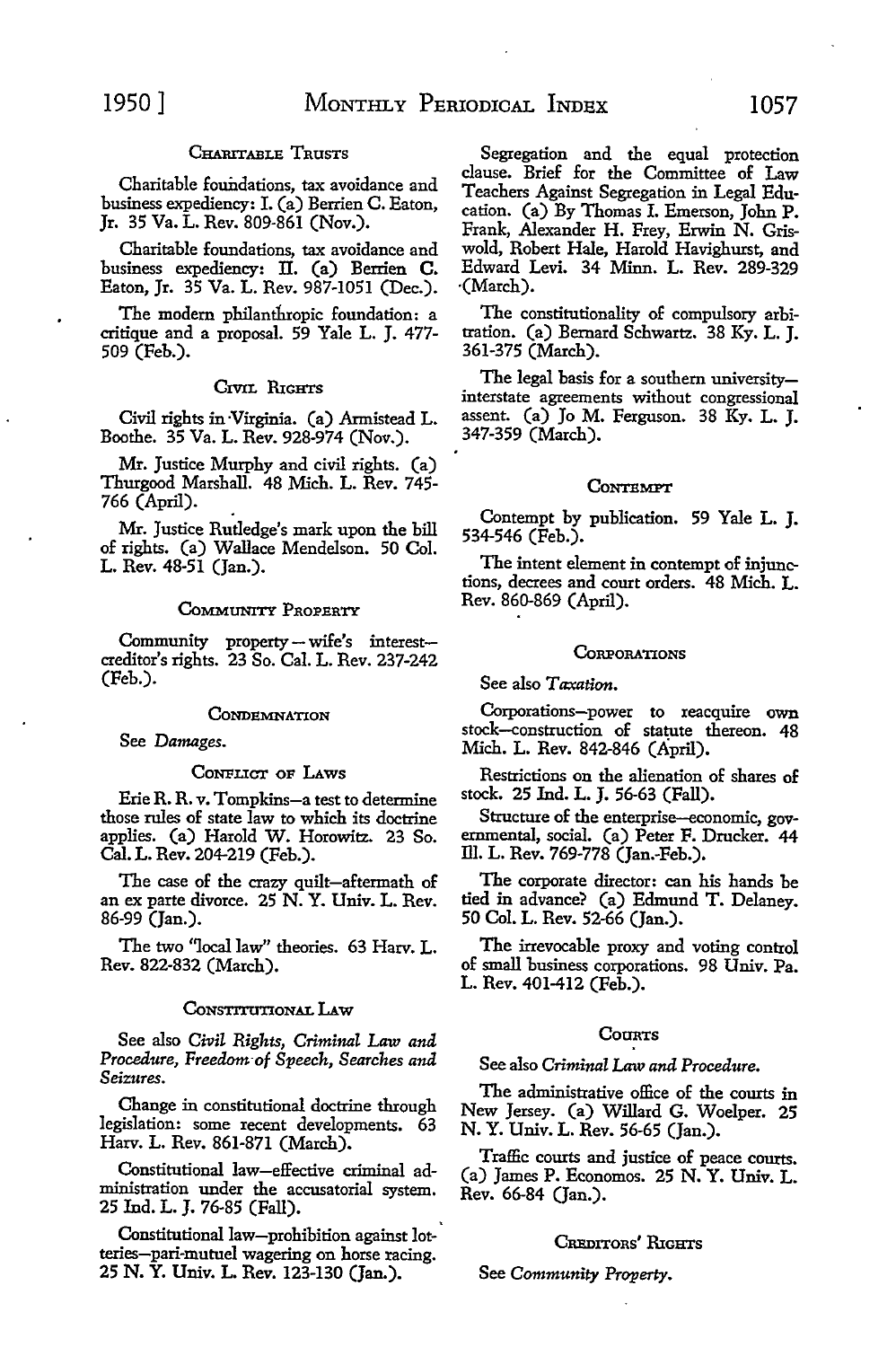# CRIMINAL LAW AND PROCEDURE

# See also *Evidence.*

Criminal law-constitutional law-defendant's right of confrontation. 28 N.C. L. Rev. 205-215 (Feb.).

Criminal law-constitutional law-execution of insane persons. 23 So. Cal. L. Rev. 246-257 (Feb.).

Statutory intentional murder. 38 Ky. L. J. 441-458 (March).

The inferior criminal courts. (a) Morris Ploscowe. 25 N. Y. Univ. L. Rev. 42-55  $(Tan.)$ .

The intentional murder at common law and under modem statutes. 38 Ky. L. J. 424- 440 (March).

#### **DAMAGES**

Consequential damages in federal condemnation. (a) Harry T. Dolan. 35 Va. L. Rev. 1059-1066 (Dec.).

# DOMESTIC RELATIONS

See also *Conflict of Laws*.

Alimony and property awards in the divorce courts of Ohio. 19 Univ. Cin. L. Rev. 115-121 (Jan.).

# EMPLOYERS' LIABILITY ACT

See *Trials.* 

#### EQUITY

See *Contempt.* 

# **EVIDENCE**

Admissibility of evidence of prior crimes in murder trials. 25 Ind. L. J. 64-75 (Fall).

Evidence-husband and wife as witnesses for or against each other in Kentucky. 38 Ky. L. J. 459-470 (March).

# FEDERAL PROCEDURE

States' rights and federal procedure. (a) Bernard C. Gavit. 25 Ind. L. J. 1-26 (Fall).

# FEDERAL RULES

Appeals to the United States Supreme Court under 28 U.S.C. §1252 and 28 U.S.C. §1254(2). 25 N. Y. Univ. L. Rev. 100-111 (Jan.).

#### **FIDUCIARIES**

Extent of the trustee's duty not to compete. 50 Col. L. Rev. 78-87 (Jan.).

# FREEDOM OF SPEECH

See also *Contempt.* 

Controlling press and radio influence on trials. 63 Harv. L. Rev. 840-853 (March).

The rule of clear and present danger: scope of its applicability. (a) Chester James Antieau. 48 Mich. L. Rev. 811-840 (April).

#### FUTURE **LYTERESTS**

Future interests-acceleration of remainders upon election of surviving spouse to take intestate share. 25 N. Y. Univ. L. Rev. 130- 143 (Jan.).

Future interests-rule of convenience in class gifts. 28 N. C. L. Rev. 219-224 (Feb.).

Trustee's liability to cestui where concerted action has prematurely terminated a spendthrift trust. 35 Va. L. Rev. 893-915 (Nov.).

# HUSBAND AND WIFE

See *Evidence.* 

#### INSURANCE LAw

The work of the 1949 California legislature. (cont.). 23 So. Cal. L. Rev. 220-235 (Feb.). [First instalment appeared in the Dec. 1949 issue.]

#### . INTERNATIONAL LAw AND AFFAIRS

Exchange control and the international monetary fund. (a) Arthur Nussbaum. 59 Yale L. J. 421-430 (Feb.).

International law-self-executing treatiesthe genocide convention. 48 Mich. L. Rev. 852-860 (April).

On natural law and international law. (a) Carlos P. Romulo. 35 Va. L. Rev. 1052-1058 (Dec.).

The U. N. by-passes the international court as the council's adviser, a study in contrived frustration. (a) Louis B. Wehle. 98 Univ. Pa. L. Rev. 285-319 (Feb.).

# INTERSTATE COMMERCE

Applicability of the Carmack amendment to import shipments damaged while moving in interstate commerce. 59 Yale L. J. 569- 575 (Feb.).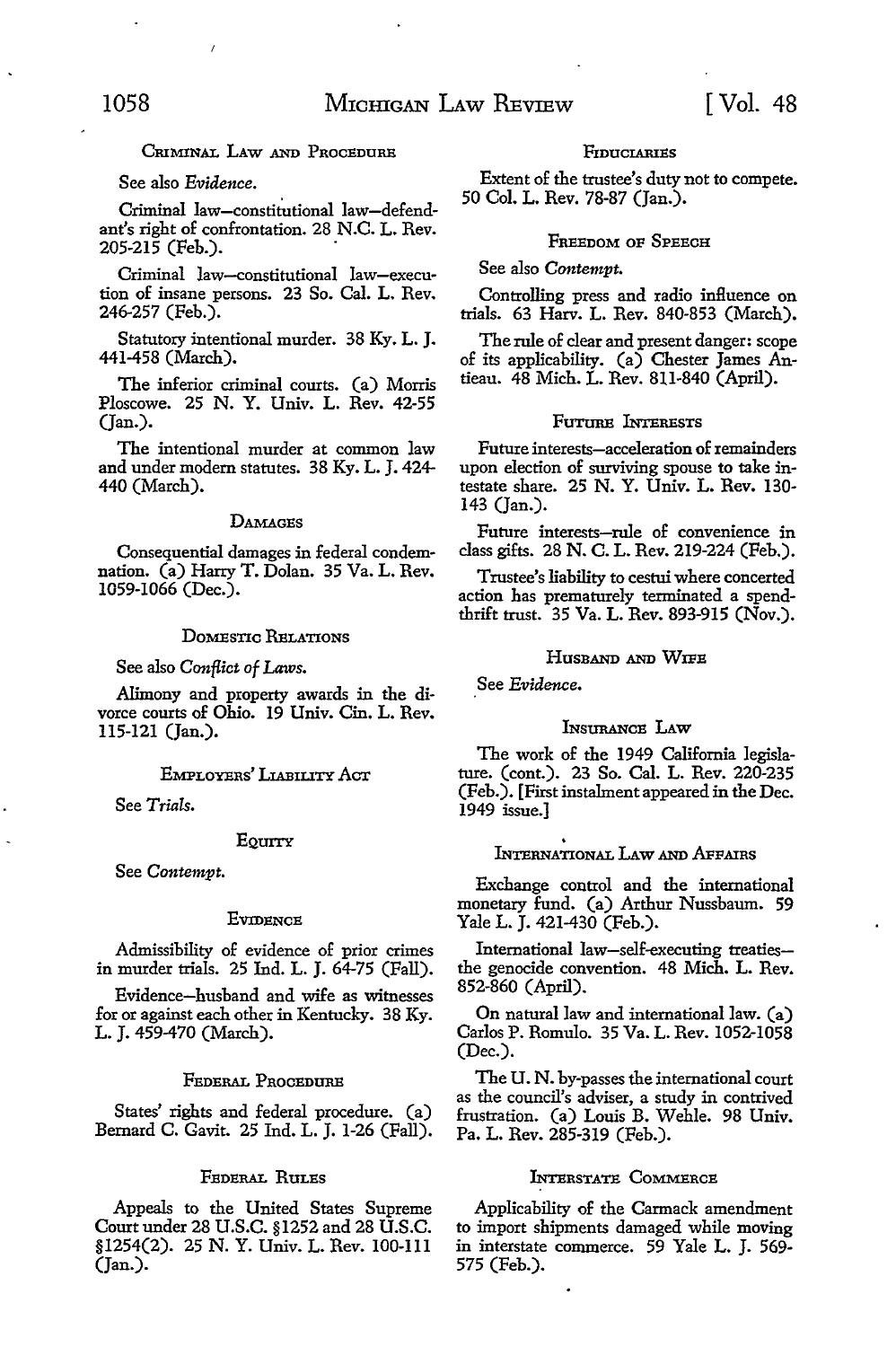# **JURISDICTION**

See *Labor Law.* 

# **JURISPRUDENCE**

# See also *Internationl Law and Affairs.*

Moral obligation-who shall be the keeper of the state's conscience. 52 W. Va. L. Rev. 57-65 (Dec.).

# LAROR LAW

# See also *Constitutional* Law

Diversity jurisdiction under section 303(b) of the Taft-Hartley Act. 59 Yale L. J. 575- 580 (Feb.).

Regulation of union security contracts. 59 Yale L. J. 554-561 (Feb.).

The Fair Labor Standards Amendments of 1949-overtime compensation. (a) William C. Soule. 28 **N. C.** L. Rev. 173-184 (Feb.).

The Fair Labor Standards Amendments of 1949-wage and hour coverage. (a) William **S.** Tyson. 28 N. C. L. Rev. 161-172 (Feb.).

The influence of Mr. Justice Murphy on labor law. (a) Archibald Cox. 48 Mich. L. Rev. 767-810 (April).

# LEGAL Am

Legal aid-a challenge to the profession. 25 N. Y. Univ. L. Rev. 112-114 (Jan.).

# **LEGISLATION**

# See also *Courts.*

Regulation of retail installment sales: new statute in Ohio. 63 Harv. L. Rev. 874-883 (March).

# MUNICIPAL CORPORATIONS

Development and practice of British planning law. (a) Donald and Astrid Monson. 44 ill. L. Rev. 779-804 (Jan.-Feb.).

Legislative remedy for Cook County's "chronic delinquents," 44 ill. L. Rev. 806- 826 (Jan.-Feb.).

Municipal corporations-notice of claim in negligence cases. (a) Willis W. Bohannon. 35 Va. L. Rev. 1101-1110 (Dec.).

# **NEGLIGENCE**

Accident proneness and accident law. (a) Fleming James, Jr. and John J. Dickinson. 63 Harv. L. Rev. 769-795 (March).

#### PLEADING

See *Trials.* 

#### PRACTICE AND PROCEDURE

Implementing the rule-making power. (a) Edson R. Sunderland. 25 N. Y. Univ. L. Rev. 27-41 (Jan.).

# PROBATE LAw

The work of the 1949 California legislature, (cont.). 23 So. Cal. L. Rev. 220-235 (Feb.). [First instalment appeared in Dec. 1949 issue.]

# REAL PROPERTY

Cropping agreements. 19 Univ. Cin. L. Rev. 121-131 (Jan.).

Real property-deeds-requisites to a valid delivery in North Carolina. 28 N. C. L. Rev. 229-234 (Feb.).

#### RIGHTS IN LAND

Coal mining rights and privileges in West Virginia. (a) Robert Tucker Donley. 52 W. Va. L. Rev. 32-55 (Dec.).

#### SALES

Retail installment legislation. 19 Univ. Cin. L. Rev. 141-150 (Jan.).

# SEARCHES AND SEIZURES

Law of unreasonable searches and seizures applied to health inspection. 44 ill. L. Rev. 845-850 (Jan.-Feb.).

#### Securities Exchange Act

SEC regulation of corporate proxies. (a) Daniel M. Friedman. 63 Harv. L. Rev. 796- 821 (March).

The scope of "purchase and sale" under section 16(b) of the Exchange Act. 59 Yale L. J. 510-533 (Feb.).

# TAXATION

# See also *Charitable Trusts.*

Administrative and legal aspects of taxation by California of possessory interests in realty. (a) Abram F. Goldman. 23 So. Cal. L. Rev. 169-203 (Feb.).

Amortizable premium on convertible bonds: the speculator seeks a tax loophole. 59 Yale L. J. 547-553 (Feb.).